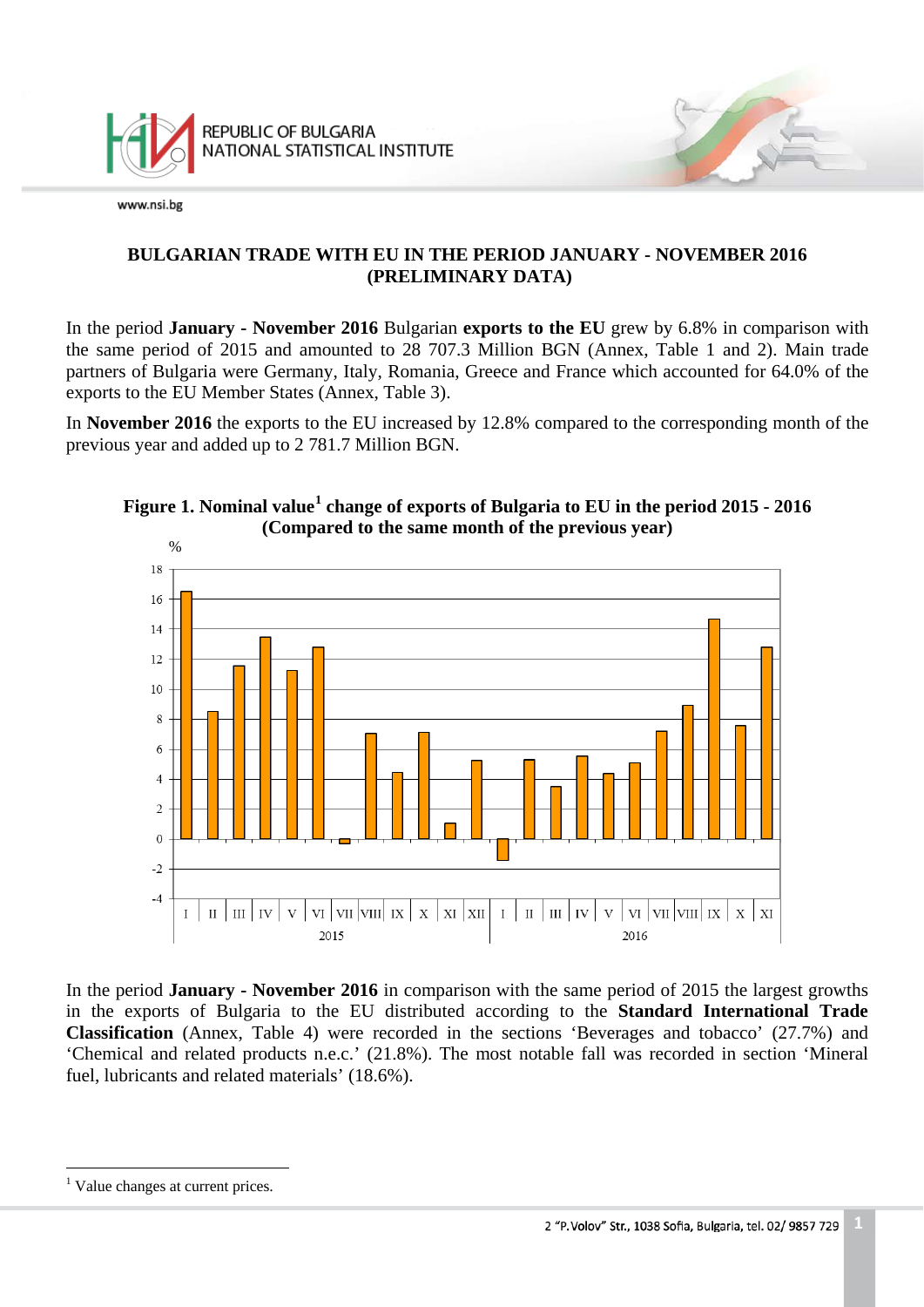

Bulgarian **imports from the EU** in the period **January - November 2016** increased by 1.9% compared to the same period of the previous year and reached 30 877.7 Million BGN at CIF prices (Annex, Tables 1 and 2). The largest amounts were reported for the goods imported from Germany, Italy, Romania, Greece and Poland (Annex, Table 3).

In **November 2016** the Bulgarian imports from the EU Member States grew by 1.7% in comparison with November 2015 and amounted to 3 098.1 Million BGN.





In the period **January - November 2016** compared to the corresponding period of 2015 the largest growth in imports from the EU distributed according to the **Standard International Trade Classification** was reported in the section 'Beverages and tobacco' (10.4%) while the most notable fall was observed in section 'Crude materials, inedible (except fuel)<sup>[2](#page-1-0)</sup> (16.3%).

The **foreign trade balance** of Bulgaria (export FOB - import CIF) **with** the **EU** in the period January - November 2016 was negative and added up to 2 170.4 Million BGN (Annex, Table 1). At FOB/FOB prices (after elimination of transport and insurance costs on imports) the trade balance was also negative and amounted to 717.7 Million BGN.

 $\frac{1}{\sqrt{2}}$ <sup>1</sup> Value changes at current prices.

<span id="page-1-0"></span><sup>&</sup>lt;sup>2</sup> The section includes the following divisions: raw hides, skins and furskins; oil-seeds and oleaginous fruits; crude rubber; cork and wood; pulp and waste paper; textile fibres and their wastes; crude fertilizers and crude minerals; metalliferous ores and metal scrap; crude animal and vegetable materials, n.e.c.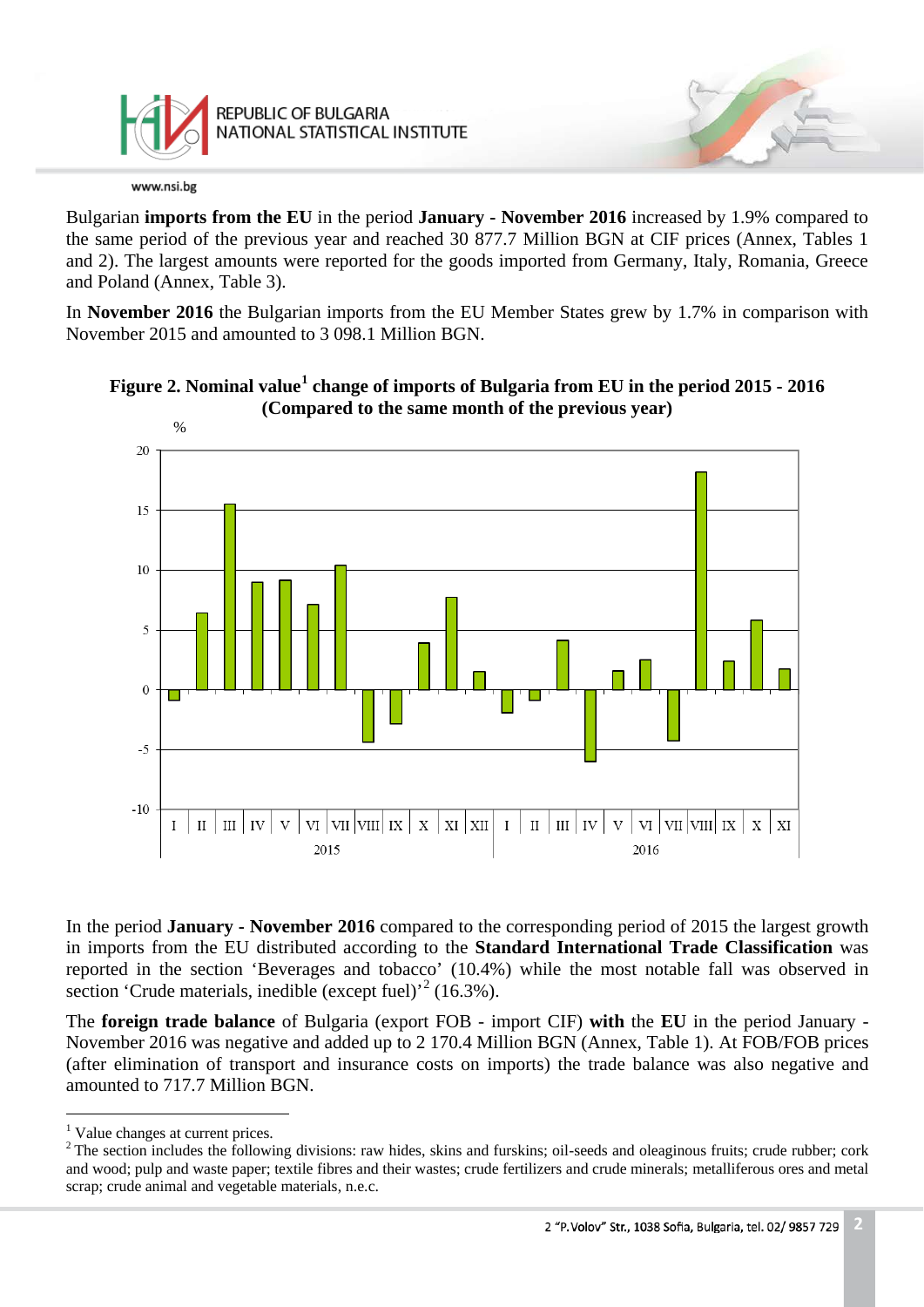

#### **Annex**

**Table 1**

# **Exports, imports and trade balance of Bulgaria in in the period January - November 2015 and 20161 by months**

(Million BGN)

| <b>Months/Periods</b>           |         | <b>Exports - FOB</b> |               |                         | <b>Imports - CIF</b>    |         |                         | <b>Imports - <math>\text{FOB}^2</math></b> |                |                 |                             | <b>Trade balance - FOB/CIF</b> |                         | Trade balance -<br>FOB/FOB <sup>2</sup> |           |
|---------------------------------|---------|----------------------|---------------|-------------------------|-------------------------|---------|-------------------------|--------------------------------------------|----------------|-----------------|-----------------------------|--------------------------------|-------------------------|-----------------------------------------|-----------|
|                                 | Total   | EU                   | <b>Non-EU</b> | <b>Total</b>            | EU                      | Non-EU  | <b>Total</b>            | EU                                         | Non-EU         | <b>Total</b>    | EU                          | Non-EU                         | <b>Total</b>            | EU                                      | Non-EU    |
| I.2015                          | 3404.9  | 2296.0               | 1108.9        | 3767.8                  | 2312.0                  | 1455.8  | 3579.5                  | 2199.6                                     | 1379.9         | $-362.9$        | $-16.0$                     | $-346.9$                       | $-174.6$                | 96.4                                    | $-271.0$  |
| II.2015                         | 3427.4  | 2171.8               | 1255.6        | 4104.7                  | 2624.7                  | 1480.0  | 3904.3                  | 2499.7                                     | 1404.6         | $-677.3$        | $-452.9$                    | $-224.4$                       | $-476.9$                | $-327.9$                                | $-149.0$  |
| III.2015                        | 3971.6  | 2422.7               | 1548.9        | 4447.0                  | 2886.1                  | 1560.9  | 4239.8                  | 2753.7                                     | 1486.1         | $-475.4$        | $-463.4$                    | $-12.0$                        | $-268.2$                | $-331.0$                                | 62.8      |
| I - III.2015                    | 10803.9 | 6890.5               |               | 3913.4   12319.5        | 7822.8                  | 4496.7  | 11723.6                 | 7453.0                                     |                | 4270.6 1515.6   | $-932.3$                    | $-583.3$                       | $-919.7$                | $-562.5$                                | $-357.2$  |
| IV.2015                         | 3912.2  | 2403.4               | 1508.8        | 4537.2                  | 2866.8                  | 1670.4  | 4313.3                  | 2728.0                                     | 1585.3         | $-625.0$        | $-463.4$                    | $-161.6$                       | $-401.1$                | $-324.6$                                | $-76.5$   |
| V.2015                          | 3755.0  | 2297.2               | 1457.8        | 4185.7                  | 2583.3                  | 1602.4  | 3984.9                  | 2464.5                                     | 1520.4         | $-430.7$        | $-286.1$                    | $-144.6$                       | $-229.9$                | $-167.3$                                | $-62.6$   |
| VI.2015                         | 4022.8  | 2562.3               | 1460.5        | 4423.1                  | 2830.3                  | 1592.8  | 4213.6                  | 2699.1                                     | 1514.5         | $-400.3$        | $-268.0$                    | $-132.3$                       | $-190.8$                | $-136.8$                                | $-54.0$   |
| <b>IV-VI.2015</b>               | 11690.0 | 7262.9               |               | 4427.1 13146.0          | 8280.4                  |         | 4865.6 12511.8          | 7891.6                                     |                | 4620.2   1456.0 | 1017.5                      | $-438.5$                       | $-821.8$                | $-628.7$                                | $-193.1$  |
| $I - VI.2015$                   |         | 22493.9   14153.4    |               | 8340.5 25465.5          | 16103.2                 | 9362.3  | 24235.4                 | 15344.6                                    |                | 8890.8 2971.6   | 1949.8                      |                                | $-1021.8$   1741.5      | 1191.2                                  | $-550.3$  |
| VII.2015                        | 4105.0  | 2629.0               | 1476.0        | 4685.9                  | 3047.1                  | 1638.8  | 4455.2                  | 2900.6                                     | 1554.6         | $-580.9$        | $-418.1$                    | $-162.8$                       | $-350.2$                | $-271.6$                                | $-78.6$   |
| VIII.2015                       | 3682.9  | 2464.8               | 1218.1        | 3798.5                  | 2356.9                  | 1441.6  | 3617.8                  | 2250.3                                     | 1367.5         | $-115.6$        | 107.9                       | $-223.5$                       | 65.1                    | 214.5                                   | $-149.4$  |
| IX.2015                         | 3623.7  | 2484.2               | 1139.5        | 4098.5                  | 2674.4                  | 1424.1  | 3905.4                  | 2551.3                                     | 1354.1         | $-474.8$        | $-190.2$                    | $-284.6$                       | $-281.7$                | $-67.1$                                 | $-214.6$  |
| VII - IX.2015   11411.6         |         | 7578.0               |               | 3833.6 12582.9          | 8078.4                  |         | 4504.5 11978.4          | 7702.2                                     |                | 4276.2 1171.3   | $-500.4$                    | $-670.9$                       | $-566.8$                | $-124.2$                                | $-442.6$  |
| $I - IX.2015$                   |         | 33905.5 21731.4      |               | 12174.1 38048.4 24181.6 |                         | 13866.8 | 36213.8                 | 23046.8                                    | 13167.0 4142.9 |                 | 2450.2                      | $-1692.7$                      | 2308.3                  | 1315.4                                  | $-992.9$  |
| X.2015                          | 3899.8  | 2688.2               | 1211.6        | 4613.8                  | 3065.0                  | 1548.8  | 4391.7                  | 2918.4                                     | 1473.3         | $-714.0$        | $-376.8$                    | -337.2                         | $-491.9$                | $-230.2$                                | $-261.7$  |
| XI.2015                         | 3690.6  | 2466.2               | 1224.4        | 4576.1                  | 3045.0                  | 1531.1  | 4331.4                  | 2904.9                                     | 1426.5         | $-885.5$        | $-578.8$                    | $-306.7$                       | $-640.8$                | $-438.7$                                | $-202.1$  |
| I - XI.2015   41495.9   26885.8 |         |                      |               |                         | 14610.1 47238.3 30291.6 |         | 16946.7 44936.9 28870.1 |                                            |                |                 | $16066.8$   5742.4   3405.8 |                                | $-2336.6$ 3441.0 1984.3 |                                         | $-1456.7$ |

<sup>1</sup> Data are preliminary as of 8-th of February 2017.

<sup>&</sup>lt;sup>2</sup> By data of BNB for the transport costs.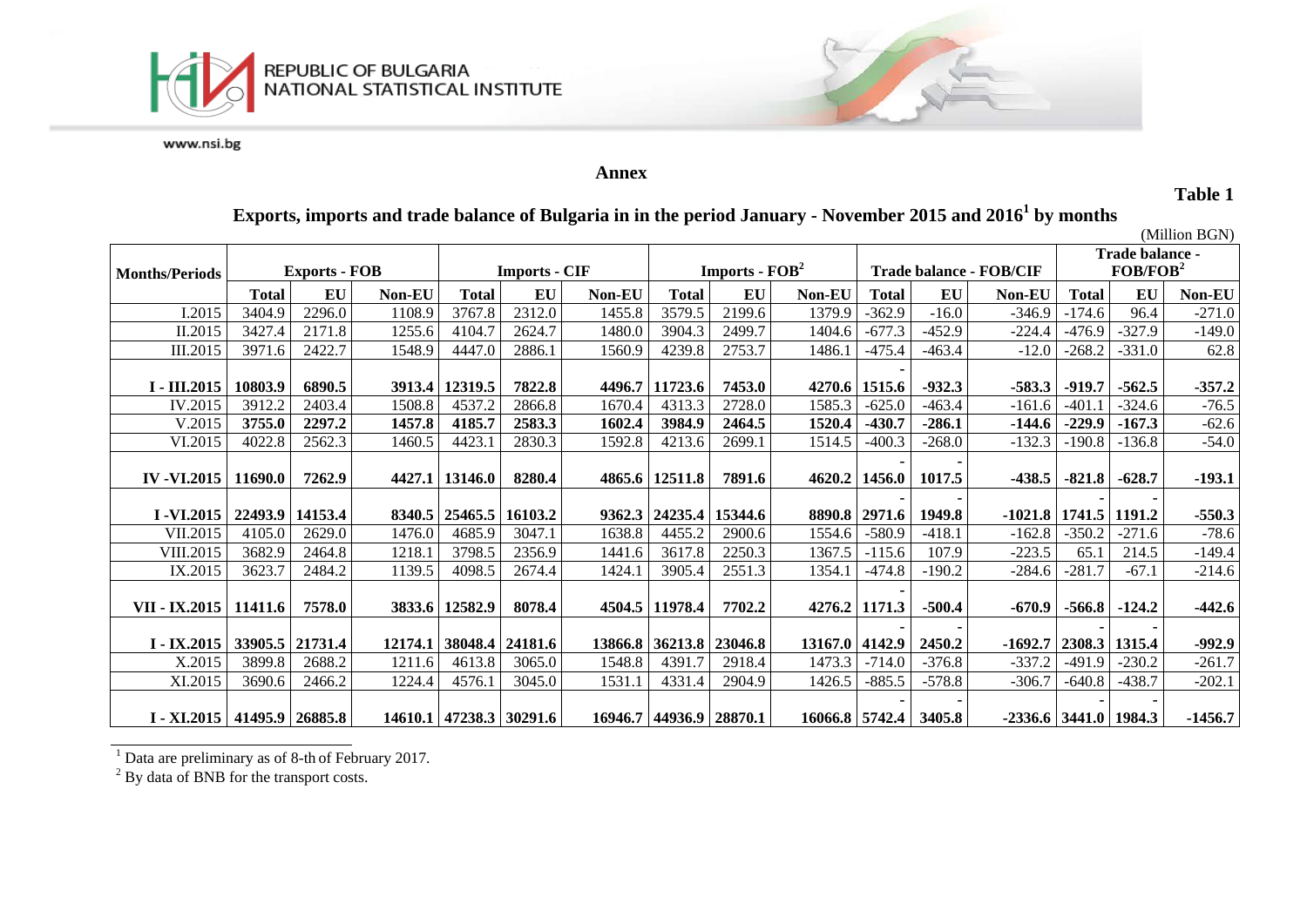



**Table 1**

|                                    |              |                      |         |                |                         |         |                |                                    |                       |               |          | Exports, imports and trade balance of Bulgaria in in the period January - November 2015 and 2016 TDY months |                      |                 |               |
|------------------------------------|--------------|----------------------|---------|----------------|-------------------------|---------|----------------|------------------------------------|-----------------------|---------------|----------|-------------------------------------------------------------------------------------------------------------|----------------------|-----------------|---------------|
| (Continued and end)                |              |                      |         |                |                         |         |                |                                    |                       |               |          |                                                                                                             |                      |                 | (Million BGN) |
|                                    |              |                      |         |                |                         |         |                |                                    |                       |               |          |                                                                                                             |                      | Trade balance - |               |
| <b>Months/Periods</b>              |              | <b>Exports - FOB</b> |         |                | <b>Imports - CIF</b>    |         |                | <b>Imports - <math>FOB2</math></b> |                       |               |          | <b>Trade balance - FOB/CIF</b>                                                                              | FOB/FOB <sup>2</sup> |                 |               |
|                                    | <b>Total</b> | EU                   | Non-EU  | Total          | EU                      | Non-EU  | <b>Total</b>   | EU                                 | Non-EU                | <b>Total</b>  | EU       | Non-EU                                                                                                      | <b>Total</b>         | EU              | Non-EU        |
| I.2016                             | 3427.4       | 2263.1               | 1164.3  | 3472.1         | 2267.9                  | 1204.2  | 3301.2         | 2154.9                             | 1146.3                | $-44.7$       | $-4.8$   | $-39.9$                                                                                                     | 126.2                | 108.2           | 18.0          |
| II.2016                            | 3481.6       | 2286.2               | 1195.4  | 3824.7         | 2601.5                  | 1223.2  | 3644.8         | 2481.4                             | 1163.4                | $-343.1$      | $-315.3$ | $-27.8$                                                                                                     | $-163.2$             | $-195.2$        | 32.0          |
| III.2016                           | 3680.5       | 2507.4               | 1173.1  | 4217.1         | 3005.7                  | 1211.4  | 4021.2         | 2865.0                             | 1156.2                | $-536.6$      | $-498.3$ | $-38.3$                                                                                                     | $-340.7$             | $-357.6$        | 16.9          |
| I - III.2016                       | 10589.5      | 7056.7               | 3532.8  | 11513.9        | 7875.1                  | 3638.8  | 10967.2        | 7501.3                             | 3465.9                | $-924.4$      | $-818.4$ | $-106.0$                                                                                                    | $-377.7$             | $-444.6$        | 66.9          |
| IV.2016                            | 3635.1       | 2536.4               | 1098.7  | 4017.3         | 2694.2                  | 1323.1  | 3832.0         | 2573.7                             | 1258.3                | $-382.2$      | $-157.8$ | $-224.4$                                                                                                    | -196.9               | $-37.3$         | $-159.6$      |
| V.2016                             | 3517.3       | 2397.1               | 1120.2  | 4079.9         | 2624.2                  | 1455.7  | 3883.5         | 2501.5                             | 1382.0                | $-562.6$      | $-227.1$ | $-335.5$                                                                                                    | $-366.2$             | $-104.4$        | $-261.8$      |
| VI.2016                            | 3955.5       | 2692.5               | 1263.0  | 4311.0         | 2901.0                  | 1410.0  | 4107.9         | 2765.7                             | 1342.2                | $-355.5$      | $-208.5$ | $-147.0$                                                                                                    | $-152.4$             | $-73.2$         | $-79.2$       |
|                                    |              |                      |         |                |                         |         |                |                                    |                       |               |          |                                                                                                             |                      |                 |               |
| IV -VI.2016   11107.9              |              | 7626.0               |         | 3481.9 12408.2 | 8219.4                  |         | 4188.8 11823.4 | 7840.9                             |                       | 3982.5 1300.3 | $-593.4$ |                                                                                                             | $-706.9$ $-715.5$    | $-214.9$        | $-500.6$      |
|                                    |              |                      |         |                |                         |         |                |                                    |                       |               |          |                                                                                                             |                      |                 |               |
| I -VI.2016   21697.4   14682.7     |              |                      |         | 7014.7 23922.1 | 16094.5                 |         | 7827.6 22790.6 | 15342.2                            |                       | 7448.4 2224.7 | 1411.8   |                                                                                                             | $-812.9$ 1093.2      | $-659.5$        | $-433.7$      |
| VII.2016                           | 4080.3       | 2818.4               | 1261.9  | 4334.9         | 2918.0                  | 1416.9  | 4126.2         | 2781.2                             | 1345.0                | $-254.6$      | $-99.6$  | $-155.0$                                                                                                    | $-45.9$              | 37.2            | $-83.1$       |
| <b>VIII.2016</b>                   | 3913.2       | 2684.4               | 1228.8  | 4433.3         | 2785.6                  | 1647.7  | 4213.7         | 2653.3                             | 1560.4                | $-520.1$      | $-101.2$ | $-418.9$                                                                                                    | $-300.5$             | 31.1            | $-331.6$      |
| IX.2016                            | 4051.9       | 2849.0               | 1202.9  | 4172.9         | 2738.6                  | 1434.3  | 3973.8         | 2612.0                             | 1361.8                | $-121.0$      | 110.4    | $-231.4$                                                                                                    | 78.1                 | 237.0           | $-158.9$      |
| VII - IX.2016                      | 12045.4      | 8351.8               | 3693.6  | 12941.1        | 8442.2                  | 4498.9  | 12313.7        | 8046.5                             | 4267.2                | $-895.7$      | $-90.4$  | $-805.3$                                                                                                    | $-268.3$             | 305.3           | $-573.6$      |
|                                    |              |                      |         |                |                         |         |                |                                    |                       |               |          |                                                                                                             |                      |                 |               |
| $I - IX$ .2016   33742.8   23034.5 |              |                      | 10708.3 | 36863.2        | 24536.7                 | 12326.5 | 35104.3        | 23388.7                            | 11715.6 3120.4        |               | 1502.2   | $-1618.2$   1361.5                                                                                          |                      | $-354.2$        | $-1007.3$     |
| X.2016                             | 4155.8       | 2891.1               | 1264.7  | 4828.6         | 3242.9                  | 1585.7  | 4592.0         | 3081.9                             | 1510.1                | $-672.8$      | $-351.8$ | $-321.0$                                                                                                    | $-436.2$             | $-190.8$        | $-245.4$      |
| XI.2016                            | 4231.3       | 2781.7               | 1449.6  | 4703.9         | 3098.1                  | 1605.8  | 4480.5         | 2954.4                             | 1526.1                | $-472.6$      | $-316.4$ | $-156.2$                                                                                                    | $-249.2$             | $-172.7$        | $-76.5$       |
|                                    |              |                      |         |                |                         |         |                |                                    |                       |               |          |                                                                                                             |                      |                 |               |
| I - XI.2016   42129.9   28707.3    |              |                      |         |                | 13422.6 46395.7 30877.7 |         |                | 15518.0 44176.8 29425.0            | 14751.8 4265.8 2170.4 |               |          | $-2095.4$   2046.9   $-717.7$                                                                               |                      |                 | $-1329.2$     |

### **Exports, imports and trade balance of Bulgaria in in the period January - November 2015 and 20161 by months**

 $\overline{1}$  Data are preliminary as of 8-th of February 2017.

 $2$  By data of BNB for the transport costs.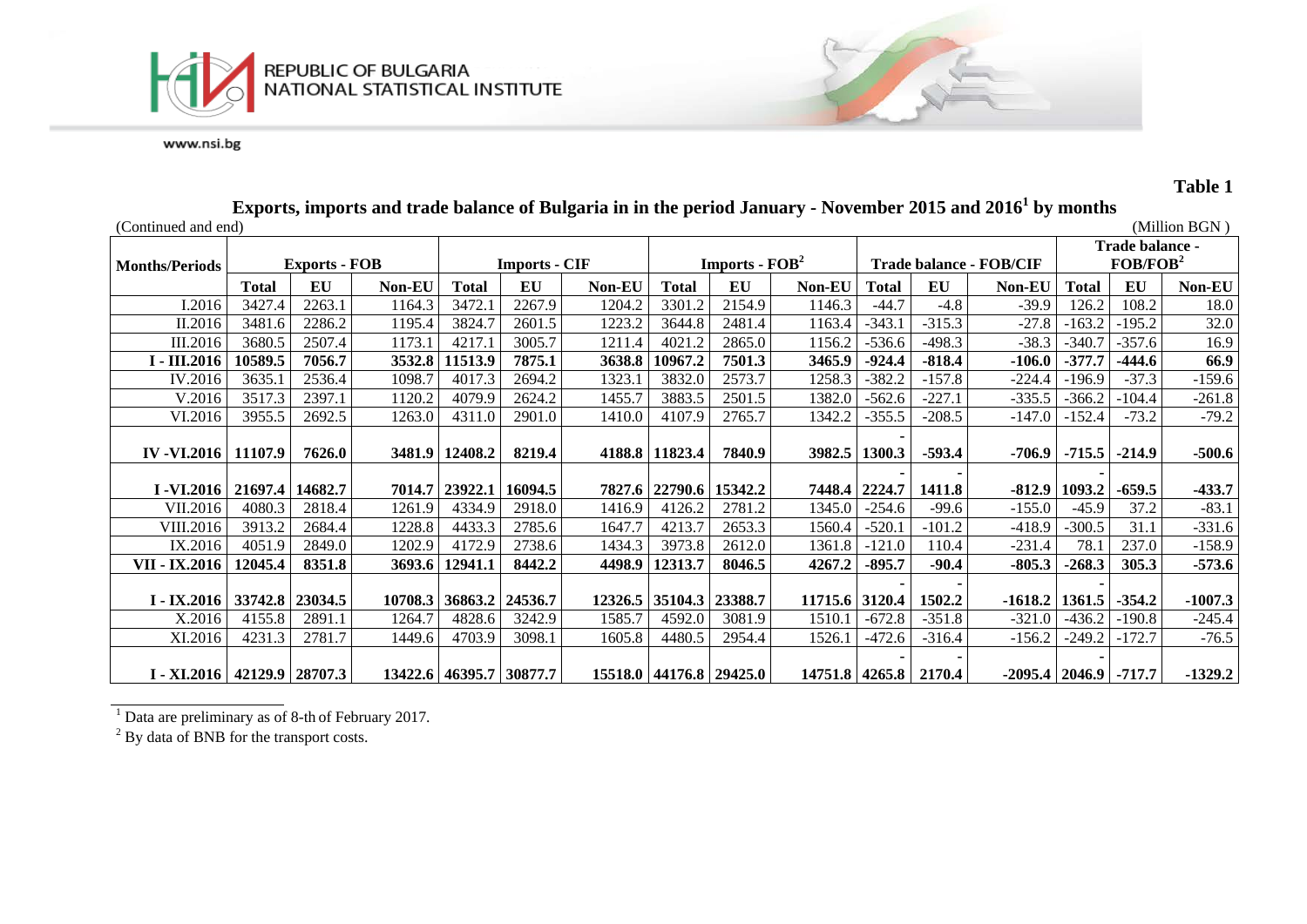



#### **Table 2**

### **Value changes of exports and imports of Bulgaria in the period January - November 20161 compared to the same period of the previous year**

|                         |              |                      |               |              |                      |               |                      |           | (Per cent)    |  |
|-------------------------|--------------|----------------------|---------------|--------------|----------------------|---------------|----------------------|-----------|---------------|--|
| <b>Months/Periods</b>   |              | <b>Exports - FOB</b> |               |              | <b>Imports - CIF</b> |               | <b>Imports - FOB</b> |           |               |  |
|                         | <b>Total</b> | EU                   | <b>Non EU</b> | <b>Total</b> | EU                   | <b>Non EU</b> | <b>Total</b>         | <b>EU</b> | <b>Non EU</b> |  |
|                         | 0.7          | $-1.4$               | 5.0           | $-7.8$       | $-1.9$               | $-17.3$       | $-7.8$               | $-2.0$    | $-16.9$       |  |
| $\mathbf{I}$            | 1.6          | 5.3                  | $-4.8$        | $-6.8$       | $-0.9$               | $-17.4$       | $-6.6$               | $-0.7$    | $-17.2$       |  |
| III                     | $-7.3$       | 3.5                  | $-24.3$       | $-5.2$       | 4.1                  | $-22.4$       | $-5.2$               | 4.0       | $-22.2$       |  |
| $I - III$               | $-2.0$       | 2.4                  | $-9.7$        | $-6.5$       | 0.7                  | $-19.1$       | $-6.5$               | 0.6       | $-18.8$       |  |
| IV                      | $-7.1$       | 5.5                  | $-27.2$       | $-11.5$      | $-6.0$               | $-20.8$       | $-11.2$              | $-5.7$    | $-20.6$       |  |
| $\overline{\mathsf{V}}$ | $-6.3$       | 4.3                  | $-23.2$       | $-2.5$       | 1.6                  | $-9.2$        | $-2.5$               | 1.5       | $-9.1$        |  |
| VI                      | $-1.7$       | 5.1                  | $-13.5$       | $-2.5$       | 2.5                  | $-11.5$       | $-2.5$               | 2.5       | $-11.4$       |  |
| VI<br>$IV -$            | $-5.0$       | 5.0                  | $-21.4$       | $-5.6$       | $-0.7$               | $-13.9$       | $-5.5$               | $-0.6$    | $-13.8$       |  |
| $I - VI$                | $-3.5$       | 3.7                  | $-15.9$       | $-6.1$       | $-0.1$               | $-16.4$       | $-6.0$               | 0.0       | $-16.2$       |  |
| VII                     | $-0.6$       | 7.2                  | $-14.5$       | $-7.5$       | $-4.2$               | $-13.5$       | $-7.4$               | $-4.1$    | $-13.5$       |  |
| <b>VIII</b>             | 6.3          | 8.9                  | 0.9           | 16.7         | 18.2                 | 14.3          | 16.5                 | 17.9      | 14.1          |  |
| IX                      | 11.8         | 14.7                 | 5.6           | 1.8          | 2.4                  | 0.7           | 1.8                  | 2.4       | 0.6           |  |
| VII - IX                | 5.6          | 10.2                 | $-3.7$        | 2.8          | 4.5                  | $-0.1$        | 2.8                  | 4.5       | $-0.2$        |  |
| $I - IX$                | $-0.5$       | 6.0                  | $-12.0$       | $-3.1$       | 1.5                  | $-11.1$       | $-3.1$               | 1.5       | $-11.0$       |  |
| X                       | 6.6          | 7.5                  | 4.4           | 4.7          | 5.8                  | 2.4           | 4.6                  | 5.6       | 2.5           |  |
| $I - X$                 | 14.7         | 12.8                 | 18.4          | 2.8          | 1.7                  | 4.9           | 3.4                  | 1.7       | 7.0           |  |
| $I - XI$                | 1.5          | 6.8                  | $-8.1$        | $-1.8$       | 1.9                  | $-8.4$        | $-1.7$               | 1.9       | $-8.2$        |  |

<sup>1</sup> Data are preliminary as of 8-th February 2017.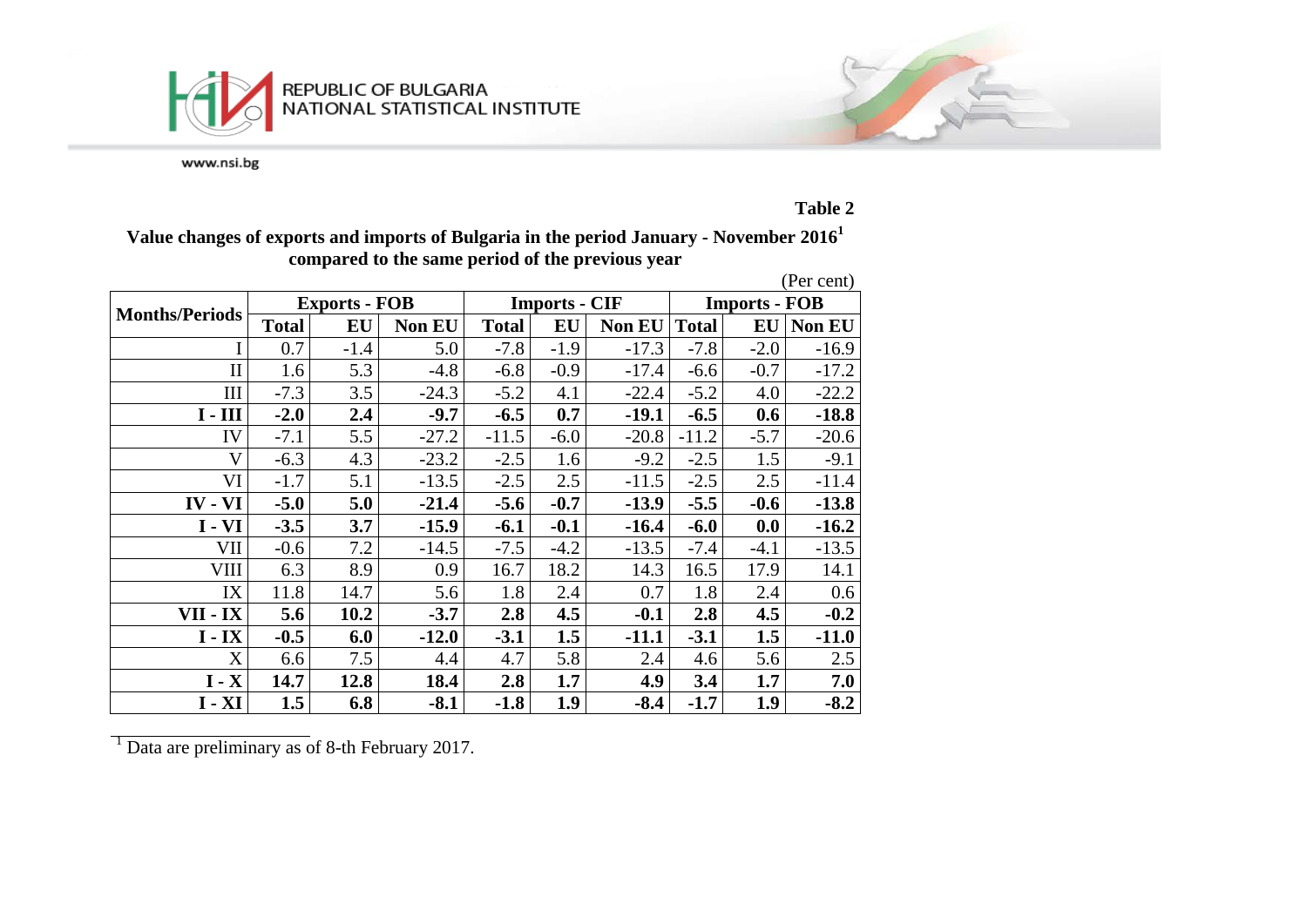



#### **Table 3**

## Exports, imports and trade balance by groups of countries and main partner countries<sup>1</sup> of **Bulgaria in the period January - November 2015 and 2016<sup>2</sup>**

|                                |                    | <b>Exports - FOB</b> |                                                           |                    | <b>Imports - CIF</b> | Trade balance -<br><b>FOB/CIF</b>                       |                    |           |
|--------------------------------|--------------------|----------------------|-----------------------------------------------------------|--------------------|----------------------|---------------------------------------------------------|--------------------|-----------|
| <b>Countries and groups of</b> | 2015               | 2016                 | <b>Change</b><br>compared                                 | 2015               | 2016                 | <b>Change</b><br>compared                               | 2015               | 2016      |
| countries                      | <b>Million BGN</b> |                      | to the same<br>period of<br>the<br>previous<br>year - $%$ | <b>Million BGN</b> |                      | to the same<br>period of<br>the<br>previous<br>year - % | <b>Million BGN</b> |           |
| <b>Total</b>                   | 41495.9            | 42129.9              | 1.5                                                       | 47238.3            | 46395.7              | $-1.8$                                                  | $-5742.4$          | $-4265.8$ |
| EU                             | 26885.8            | 28707.3              | 6.8                                                       | 30291.6            | 30877.7              | 1.9                                                     | $-3405.8$          | $-2170.4$ |
| Austria                        | 747.9              | 834.4                | 11.6                                                      | 1281.0             | 1296.0               | 1.2                                                     | $-533.1$           | $-461.6$  |
| Belgium                        | 1504.7             | 1118.3               | $-25.7$                                                   | 1067.3             | 1092.6               | 2.4                                                     | 437.4              | 25.7      |
| Croatia                        | 172.0              | 196.8                | 14.4                                                      | 103.8              | 112.7                | 8.6                                                     | 68.2               | 84.1      |
| Cyprus                         | 284.8              | 142.5                | $-50.0$                                                   | 73.1               | 51.9                 | $-29.0$                                                 | 211.7              | 90.6      |
| Czech Republic                 | 716.6              | 715.9                | $-0.1$                                                    | 1005.0             | 982.1                | $-2.3$                                                  | $-288.4$           | $-266.2$  |
| Denmark                        | 225.8              | 259.3                | 14.8                                                      | 216.9              | 216.1                | $-0.4$                                                  | 8.9                | 43.2      |
| Estonia                        | 38.4               | 38.7                 | 0.8                                                       | 19.9               | 27.3                 | 37.2                                                    | 18.5               | 11.4      |
| Finland                        | 111.5              | 69.7                 | $-37.5$                                                   | 107.9              | 125.0                | 15.8                                                    | 3.6                | $-55.3$   |
| France                         | 1783.9             | 1936.3               | 8.5                                                       | 1490.0             | 1462.3               | $-1.9$                                                  | 293.9              | 474.0     |
| Germany                        | 5276.2             | 5785.4               | 9.7                                                       | 6100.4             | 6120.8               | 0.3                                                     | $-824.2$           | $-335.4$  |
| Greece                         | 2699.5             | 2927.1               | 8.4                                                       | 2245.3             | 2236.3               | $-0.4$                                                  | 454.2              | 690.8     |
| Hungary                        | 645.3              | 698.0                | 8.2                                                       | 1748.9             | 1773.0               | 1.4                                                     | $-1103.6$          | $-1075.0$ |
| Ireland                        | 54.7               | 60.4                 | 10.4                                                      | 145.5              | 171.7                | 18.0                                                    | $-90.8$            | $-111.3$  |
| Italy                          | 3913.2             | 3959.5               | 1.2                                                       | 3562.0             | 3687.8               | 3.5                                                     | 351.2              | 271.7     |
| Latvia                         | 45.4               | 48.5                 | 6.8                                                       | 53.6               | 64.1                 | 19.6                                                    | $-8.2$             | $-15.6$   |
| Lithuania                      | 88.3               | 100.2                | 13.5                                                      | 77.9               | 91.7                 | 17.7                                                    | 10.4               | 8.5       |
| Luxembourg                     | 9.9                | 10.3                 | 4.0                                                       | 145.7              | 155.6                | 6.8                                                     | $-135.8$           | $-145.3$  |
| Malta                          | 90.2               | 77.5                 | $-14.1$                                                   | 18.8               | 30.8                 | 63.8                                                    | 71.4               | 46.7      |
| Netherlands                    | 961.9              | 1163.7               | 21.0                                                      | 1577.1             | 1697.3               | 7.6                                                     | $-615.2$           | $-533.6$  |
| Poland                         | 942.6              | 1052.6               | 11.7                                                      | 1470.2             | 1861.7               | 26.6                                                    | $-527.6$           | $-809.1$  |
| Portugal                       | 155.9              | 190.9                | 22.5                                                      | 104.4              | 86.5                 | $-17.1$                                                 | 51.5               | 104.4     |
| Romania                        | 3422.9             | 3770.1               | 10.1                                                      | 3214.6             | 3187.6               | $-0.8$                                                  | 208.3              | 582.5     |
| Slovakia                       | 312.3              | 296.2                | $-5.2$                                                    | 678.3              | 630.7                | $-7.0$                                                  | $-366.0$           | $-334.5$  |
| Slovenia                       | 317.9              | 362.2                | 13.9                                                      | 313.6              | 357.8                | 14.1                                                    | 4.3                | 4.4       |
| Spain                          | 961.6              | 1188.9               | 23.6                                                      | 2140.0             | 1792.2               | $-16.3$                                                 | $-1178.4$          | $-603.3$  |
| Sweden                         | 275.5              | 320.3                | 16.3                                                      | 294.9              | 297.2                | 0.8                                                     | $-19.4$            | 23.1      |
| <b>United Kingdom</b>          | 1057.5             | 1067.0               | 0.9                                                       | 855.7              | 1100.5               | 28.6                                                    | 201.8              | $-33.5$   |
| Not specified                  | 69.4               | 316.6                | 356.2                                                     | 179.8              | 168.4                | $-6.3$                                                  | $-110.4$           | 148.2     |

<sup>1</sup> Partner country:

- In case of exports (or dispatches) is the country (or Member State) of final destination of the goods.

- In case of imports (or arrivals) is the country (or Member State) of consignment of the goods. <sup>2</sup> Data are preliminary as of 8-th of February 2017.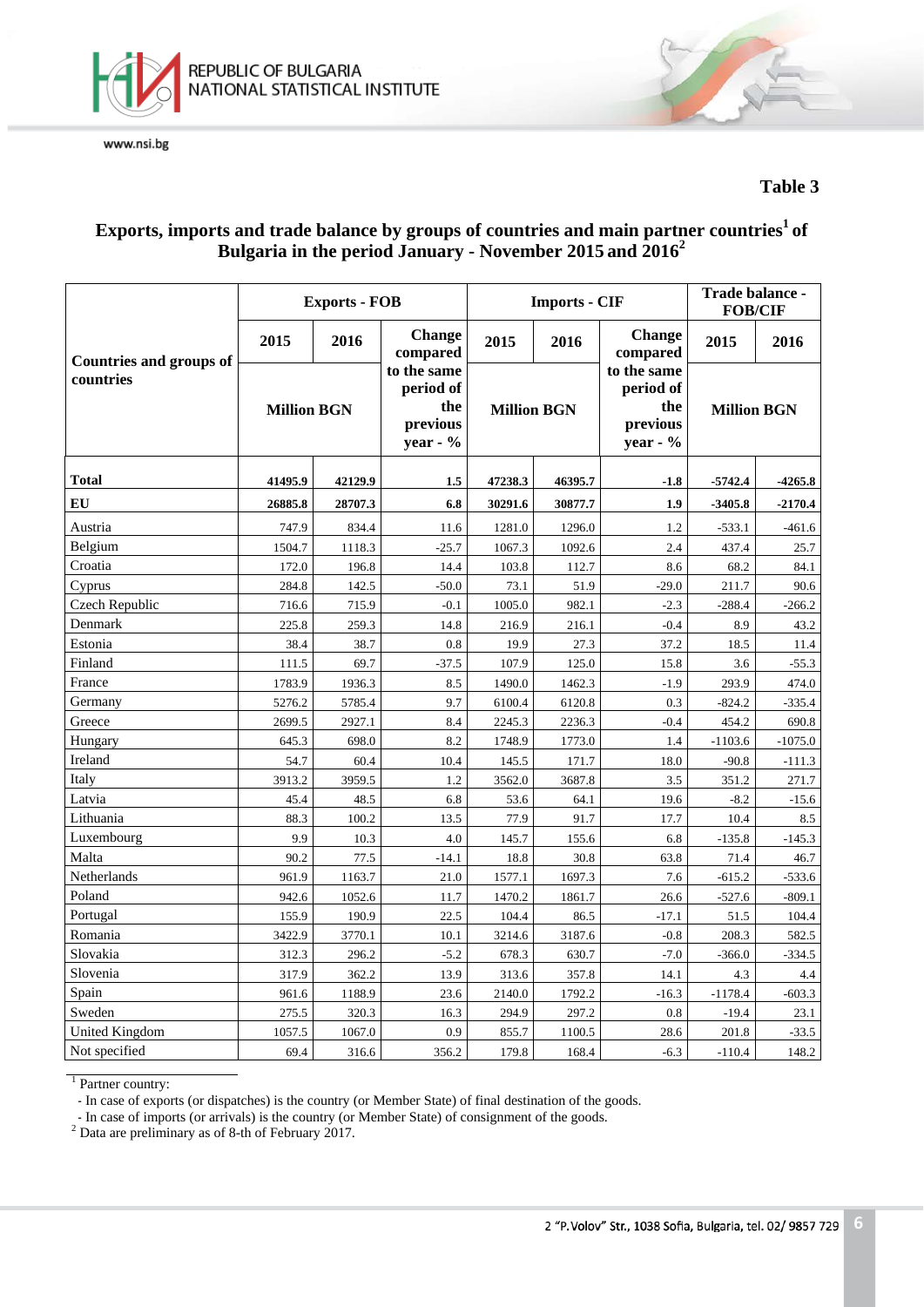

#### **Table 3**

#### **Exports, imports and trade balance by groups of countries and main partner countries<sup>1</sup> of Bulgaria in the period January - November 2015 and 2016<sup>2</sup>**

(Continued)

|                                |                    | <b>Exports - FOB</b> |                                                           |                    | <b>Imports - CIF</b> |                                                            | Trade balance -<br><b>FOB/CIF</b> |           |
|--------------------------------|--------------------|----------------------|-----------------------------------------------------------|--------------------|----------------------|------------------------------------------------------------|-----------------------------------|-----------|
| <b>Countries and groups of</b> | 2015               | 2016                 | <b>Change</b><br>compared                                 | 2015<br>2016       |                      | <b>Change</b><br>compared                                  | 2015                              | 2016      |
| countries                      | <b>Million BGN</b> |                      | to the same<br>period of<br>the<br>previous<br>year - $%$ | <b>Million BGN</b> |                      | to the same<br>period of<br>the<br>previous<br>year - $\%$ | <b>Million BGN</b>                |           |
| <b>Non EU countries</b>        | 14610.1            | 13422.6              | $-8.1$                                                    | 16946.7            | 15518.0              | $-8.4$                                                     | $-2336.6$                         | $-2095.4$ |
| CIS <sup>3</sup>               | 940.6              | 1349.3               | 43.5                                                      | 5115.7             | 6698.5               | 30.9                                                       | $-4175.1$                         | $-5349.2$ |
| of which:                      |                    |                      |                                                           |                    |                      |                                                            |                                   |           |
| Kazakhstan                     | 39.3               | 28.7                 | $-27.0$                                                   | 44.5               | 31.0                 | $-30.3$                                                    | $-5.2$                            | $-2.3$    |
| <b>Russian Federation</b>      | 726.6              | 618.8                | $-14.8$                                                   | 5669.0             | 4183.8               | $-26.2$                                                    | $-4942.4$                         | $-3565.0$ |
| Ukraine                        | 306.3              | 138.9                | $-54.7$                                                   | 855.3              | 729.7                | $-14.7$                                                    | $-549.0$                          | $-590.8$  |
| OECD <sup>4</sup>              | 5051.7             | 4450.5               | $-11.9$                                                   | 4229.3             | 4306.1               | 1.8                                                        | 822.4                             | 144.4     |
| of which:                      |                    |                      |                                                           |                    |                      |                                                            |                                   |           |
| Canada                         | 76.3               | 62.6                 | $-18.0$                                                   | 50.0               | 84.3                 | 68.6                                                       | 26.3                              | $-21.7$   |
| Israel                         | 156.7              | 137.0                | $-12.6$                                                   | 67.2               | 89.3                 | 32.9                                                       | 89.5                              | 47.7      |
| Japan                          | 71.4               | 65.0                 | $-9.0$                                                    | 146.2              | 169.6                | 16.0                                                       | $-74.8$                           | $-104.6$  |
| Korea, Republic of             | 99.8               | 124.2                | 24.4                                                      | 153.5              | 204.6                | 33.3                                                       | $-53.7$                           | $-80.4$   |
| Turkey                         | 3624.9             | 3307.1               | $-8.8$                                                    | 2698.0             | 2845.9               | 5.5                                                        | 926.9                             | 461.2     |
| <b>United States</b>           | 662.9              | 514.5                | $-22.4$                                                   | 442.9              | 374.7                | $-15.4$                                                    | 220.0                             | 139.8     |
| $EFTA^5$                       | 218.4              | 153.2                | $-29.9$                                                   | 378.7              | 392.9                | 3.7                                                        | $-160.3$                          | $-239.7$  |
| of which:                      |                    |                      |                                                           |                    |                      |                                                            |                                   |           |
| Norway                         | 45.9               | 25.8                 | $-43.8$                                                   | 29.4               | 41.6                 | 41.5                                                       | 16.5                              | $-15.8$   |
| Switzerland                    | 170.4              | 126.1                | $-26.0$                                                   | 346.1              | 348.0                | 0.5                                                        | $-175.7$                          | $-221.9$  |

<sup>1</sup> Partner country:

- In case of exports (or dispatches) is the country (or Member State) of final destination of the goods.

- In case of imports (or arrivals) is the country (or Member State) of consignment of the goods.

<sup>2</sup> Data are preliminary as of 8-th of February 2017.<br><sup>3</sup> CIS includes: Azerbaijan; Armenia; Belarus; Kazakhstan; Kyrgyz Republic; Moldova, Republic of; Russian Federation; Tajikistan; Turkmenistan; Uzbekistan and Ukraine

Tajikistan; Turkmenistan; Uzbekistan and Ukraine. <sup>4</sup> OECD includes: Australia; Virgin Islands (US); United States; Iceland; Canada; Mexico; New Zealand; Norway; Korea, Republic of; Turkey; Switzerland; Japan; Israel and Chile.

<sup>5</sup> EFTA includes: Norway; Switzerland; Iceland and Liechtenstein.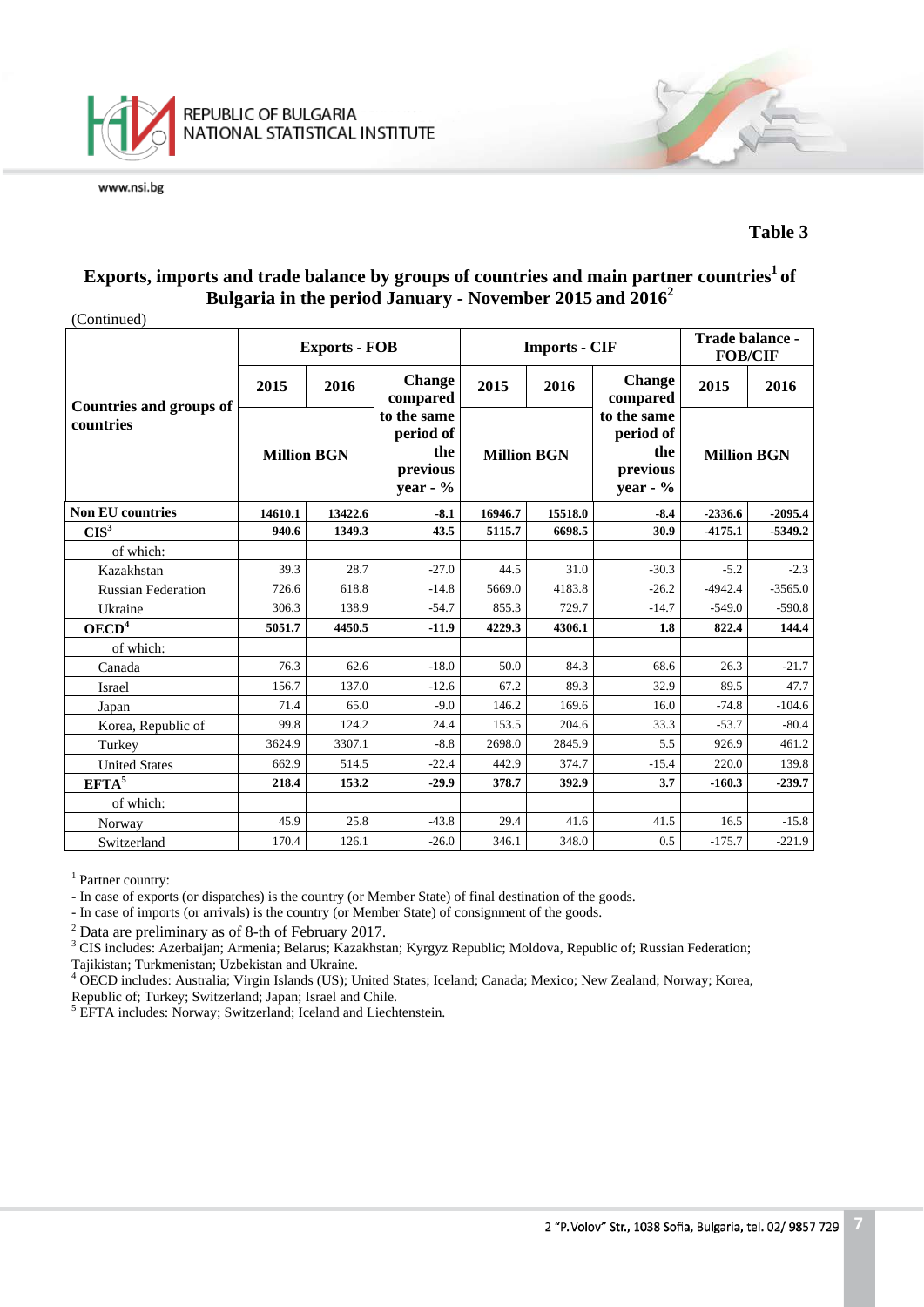

#### **Table 3**

#### Exports, imports and trade balance by groups of countries and main partner countries<sup>1</sup> of **Bulgaria in the period January - November 2015 and 2016<sup>2</sup>**

| (Continued and end) |
|---------------------|
|---------------------|

| (Continued and end)                      |                    | <b>Exports - FOB</b> |                                                            |        | <b>Imports - CIF</b> |                                                            | Trade balance -<br><b>FOB/CIF</b> |           |  |
|------------------------------------------|--------------------|----------------------|------------------------------------------------------------|--------|----------------------|------------------------------------------------------------|-----------------------------------|-----------|--|
| <b>Countries and groups of</b>           | 2015               | 2016                 | <b>Change</b><br>compared                                  | 2015   | 2016                 | <b>Change</b><br>compared                                  | 2015                              | 2016      |  |
| countries                                | <b>Million BGN</b> |                      | to the same<br>period of<br>the<br>previous<br>year - $\%$ |        | <b>Million BGN</b>   | to the same<br>period of<br>the<br>previous<br>year - $\%$ | <b>Million BGN</b>                |           |  |
| <b>Countries not included</b>            |                    |                      |                                                            |        |                      |                                                            |                                   |           |  |
| in the upper groups                      |                    |                      |                                                            |        |                      |                                                            |                                   |           |  |
| Albania                                  | 104.6              | 92.8                 | $-11.3$                                                    | 35.2   | 26.5                 | $-24.7$                                                    | 69.4                              | 66.3      |  |
| Bosnia and Herzegovina                   | 108.6              | 123.8                | 14.0                                                       | 55.2   | 73.3                 | 32.8                                                       | 53.4                              | 50.5      |  |
| <b>Brazil</b>                            | 43.1               | 42.9                 | $-0.5$                                                     | 55.1   | 45.0                 | $-18.3$                                                    | $-12.0$                           | $-2.1$    |  |
| China                                    | 973.9              | 717.0                | $-26.4$                                                    | 1736.2 | 1868.1               | 7.6                                                        | $-762.3$                          | $-1151.1$ |  |
| Egypt                                    | 636.9              | 472.9                | $-25.7$                                                    | 177.1  | 583.8                | 229.6                                                      | 459.8                             | $-110.9$  |  |
| Former Yugoslav<br>Republic of Macedonia | 685.9              | 700.5                | 2.1                                                        | 473.0  | 435.3                | $-8.0$                                                     | 212.9                             | 265.2     |  |
| Georgia                                  | 294.7              | 294.8                | 0.0                                                        | 410.9  | 251.5                | $-38.8$                                                    | $-116.2$                          | 43.3      |  |
| India                                    | 97.8               | 131.4                | 34.4                                                       | 256.9  | 213.0                | $-17.1$                                                    | $-159.1$                          | $-81.6$   |  |
| Indonesia                                | 63.8               | 46.8                 | $-26.6$                                                    | 64.4   | 63.6                 | $-1.2$                                                     | $-0.6$                            | $-16.8$   |  |
| Iran, Islamic Republic of                | 232.0              | 122.6                | $-47.2$                                                    | 12.0   | 44.7                 | 272.5                                                      | 220.0                             | 77.9      |  |
| Peru                                     | 5.5                | 9.9                  | 80.0                                                       | 37.7   | 44.4                 | 17.8                                                       | $-32.2$                           | $-34.5$   |  |
| Serbia                                   | 752.1              | 703.7                | $-6.4$                                                     | 647.4  | 672.8                | 3.9                                                        | 104.7                             | 30.9      |  |
| Singapore                                | 650.2              | 339.2                | $-47.8$                                                    | 47.4   | 47.4                 | 0.0                                                        | 602.8                             | 291.8     |  |
| South Africa                             | 103.9              | 121.4                | 16.8                                                       | 20.2   | 34.6                 | 71.3                                                       | 83.7                              | 86.8      |  |
| Syrian Arab Republic                     | 45.1               | 30.3                 | $-32.8$                                                    | 14.7   | 1.6                  | $-89.1$                                                    | 30.4                              | 28.7      |  |
| Taiwan                                   | 38.2               | 30.2                 | $-20.9$                                                    | 199.4  | 198.5                | $-0.5$                                                     | $-161.2$                          | $-168.3$  |  |
| <b>United Arab Emirates</b>              | 389.2              | 338.5                | $-13.0$                                                    | 134.7  | 40.7                 | $-69.8$                                                    | 254.5                             | 297.8     |  |
| Viet Nam                                 | 64.7               | 149.9                | 131.7                                                      | 82.1   | 72.5                 | $-11.7$                                                    | $-17.4$                           | 77.4      |  |

<sup>1</sup> Partner country:

- In case of exports (or dispatches) is the country (or Member State) of final destination of the goods.

- In case of imports (or arrivals) is the country (or Member State) of consignment of the goods.

 $2$  Data are preliminary as of 8-th of February 2017.